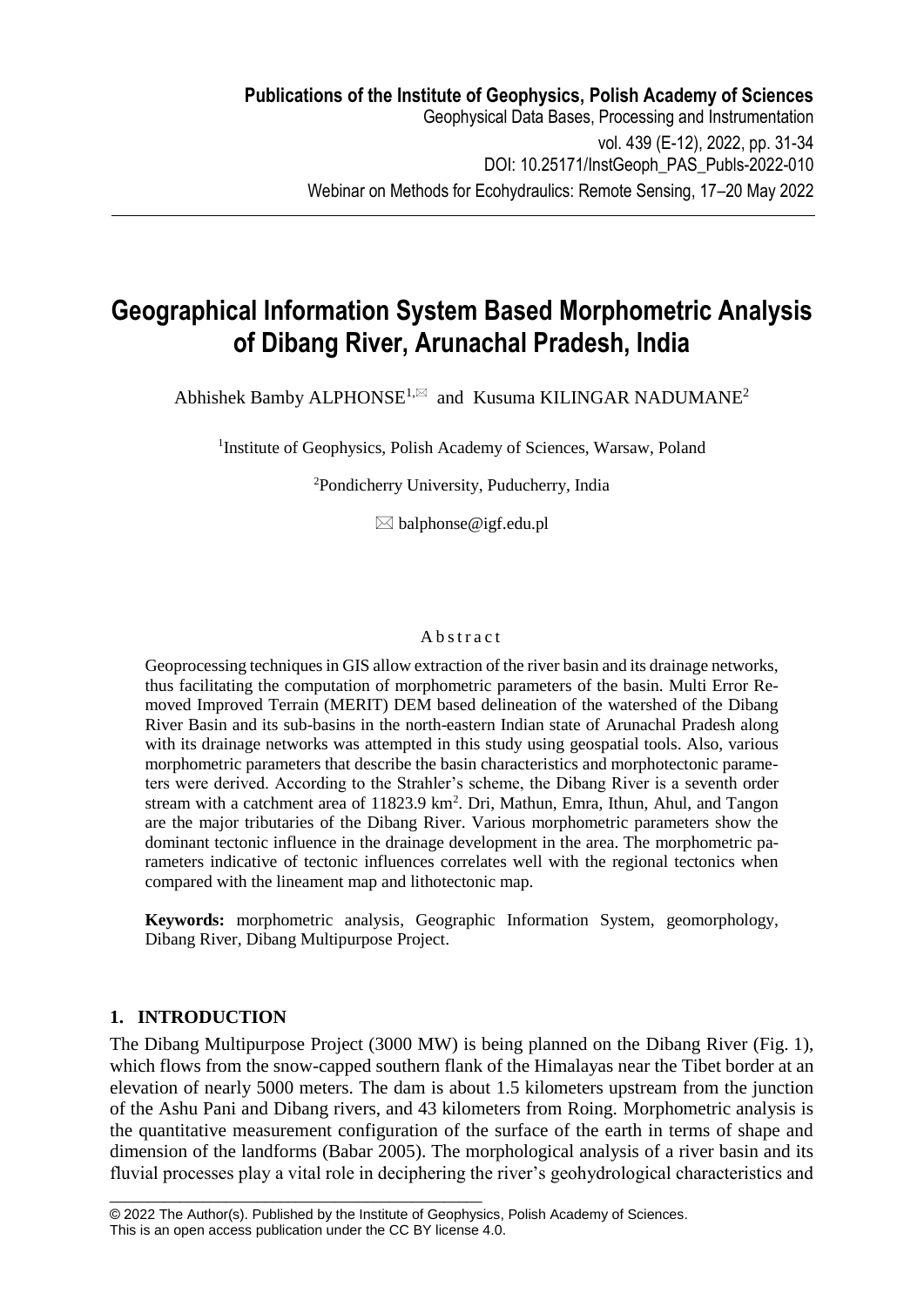express its climate, geological conditions, geomorphology, and structural (faults, joints, etc.) aspects of its catchment. The factors that play in the development of the watershed will be correlated with its shape, size, relief, the slope of the catchment, number and length of drainage channels, drainage density, etc. (Rastogi and Sharma 1976). It allows quantifying the geometry of the river basin which in turn provides insight into the underlying lithology, differences in rock hardness and its erodibility, structural controls, recent regional or local diastrophism (Strahler 1964). The morphometric analysis of the river provides an insight of the hydrological behavior of the river when the dam is constructed.

The basin morphometric parameters are broadly classified into linear, areal, relief, and aspects. Parameters under linear aspects describe the relationship between stream order, number, and length whereas the aerial aspects are computed to describe the shape and also understand the relationship of the stream length and number over the catchment development. Relief aspects give an idea about the erosive power of the streams and the amount of the mass to be eroded to reach the base level profile, the slope of the hills that determine the surface runoff. Quantitative morphometric analysis has been in wide use for prioritizing sub-watersheds for better management planning and practices in different parts of the world (Sangma and Guru 2020). The interplay of tectonics and drainage basin morphologies is widely used as an identification tool in tectonic geomorphology (Bull and McFadden 1977; Burbank and Anderson 2001).



Fig. 1. Location of the Dibang River Basin.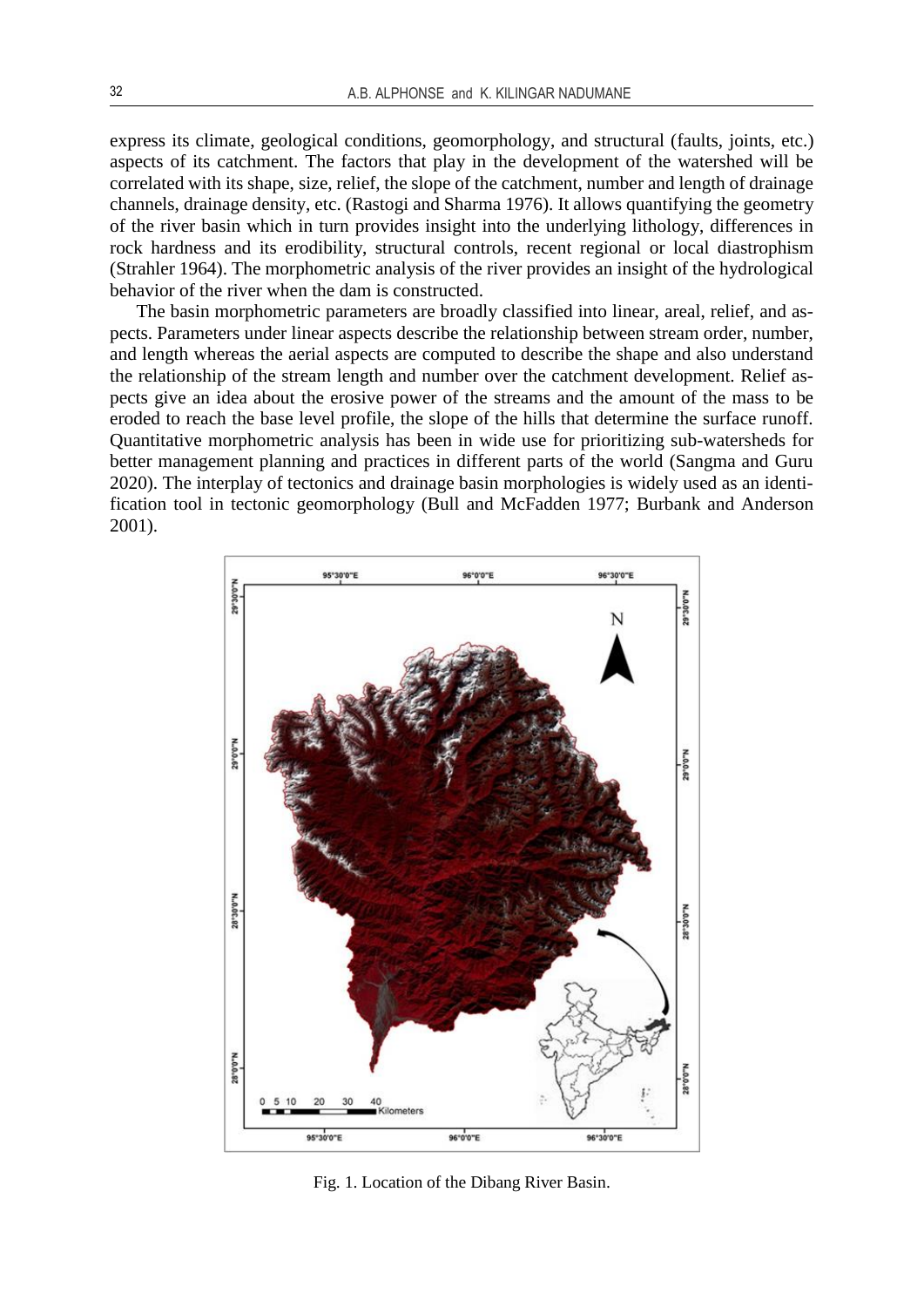## **2. DATA AND METHODOLOGY**

The data used in the study include Landsat 8 Operational Land Imager (OLI) satellite imagery, Multi Error Removed Improved Terrain DEM (MERIT DEM), published lithotectonic maps, and the earthquake epicenter data adopted from United States Geological Survey, USGS (http:// earthquake.usgs.gov/ earthquakes /search/). Landsat8 OLI data is multispectral satellite imagery with 9 spectral bands: Band 1 to Band 9. OLI bands 1 to 7 represent coastal, blue, green, red, NIR, SWIR-1, and SWIR-2 bands with a spatial resolution of 30 m. Band 8 represents a Panchromatic band with a spatial resolution of 15 m. Band 9 represents a cirrus band with a spatial resolution of 30 m. Further details about the OLI imagery can be obtained from the website: https://landsat.gsfc.nasa.gov/landsat-8/landsat-8-overview. MERIT DEM (Yamazaki et al. 2017) represents the terrain elevations at a 3-arc second resolution. It was developed by removing multiple error components (absolute bias, strip noise, speckle noise, and tree height bias) from existing spaceborne DEM's (SRTM3 v2.1 and AW3D-30m v1). MERIT DEM was downloaded from http://hydro.iis.u-tokyo.ac.jp/~yamadai/MERIT\_DEM/.

The study involves carrying out morphometric analysis of the Dibang River Basin to understand the hydrological and morphotectonic signature of the basin. The morphometric analysis of the Dibang River Basin was carried out using the MERIT DEM. Arcmap 10.2 software has been used to analyze the morphometric parameters. The software's hydrology toolset has been used to extract the basin and the corresponding drainage network and to derive the morphometric parameters. The various morphometric parameters derived to understand the linear (Stream Order, Stream Number, Stream Length, Stream Length Ratio, Mean Bifurcation Ratio), Aerial (Stream Length Index, Basin Length, Basin Area, Drainage Density, Stream Frequency, Elongation Ratio, Circulatory Ratio, Form Factor, Drainage Texture), Relief (Relief, Relief Ratio, Slope), and Morphotectonic (Hypsometric Integral, Sinuosity, Asymmetry Factor, Valley Width to Height Ratio) aspects of the basin. Further, the longitudinal profiles of the river channels were derived using Global Mapper 21.1 software. The results of morphotectonic parameters were correlated with the lineament map interpreted from the Landsat8 OLI False color image and the shaded relief map of the region using visual interpretation techniques and onscreen digitization. The published lihotectonic map of the area was also used for making the inferences. The study highlights the strong influence of tectonics in the development of drainage basin, which can be inferred from the moprhotectonic parameters and longitudinal profile.

#### R e ferences

- Babar, M. (2005). *Hydrogeomorphology: Fundamental, Applications and Techniques*, New India Publishing Agency, New Delhi, 288 pp.
- Bull, W.B., and L.D. McFadden (1977), Tectonic geomorphology north and south of the Garlock Fault, California. **In:** D.O. Doehring (ed.), *Geomorphology in Arid Regions: Binghamton Geomorphology Symposium 8*, Routledge, London, 115–138.
- Burbank, D.W., and R.S. Anderson (2001), Geomorphic markers. **In:** D.W. Burbank and R.S. Anderson, *Tectonic Geomorphology*, Blackwell Publishing, 13–32.
- Rastogi, R.A., and T.C. Sharma (1976), Quantitative analysis of drainage basin characteristics, *J. Soil Water Conserv. India* **26**, 1–4, 18-25.
- Sangma, F., and B. Guru (2020), Watersheds characteristics and prioritization using morphometric parameters and Fuzzy Analytical Hierarchal Process (FAHP): A part of Lower Subansiri Sub-Basin, *J. Indian Soc. Remote Sens.* **48**, 473–496, DOI: 10.1007/s12524-019-01091-6.